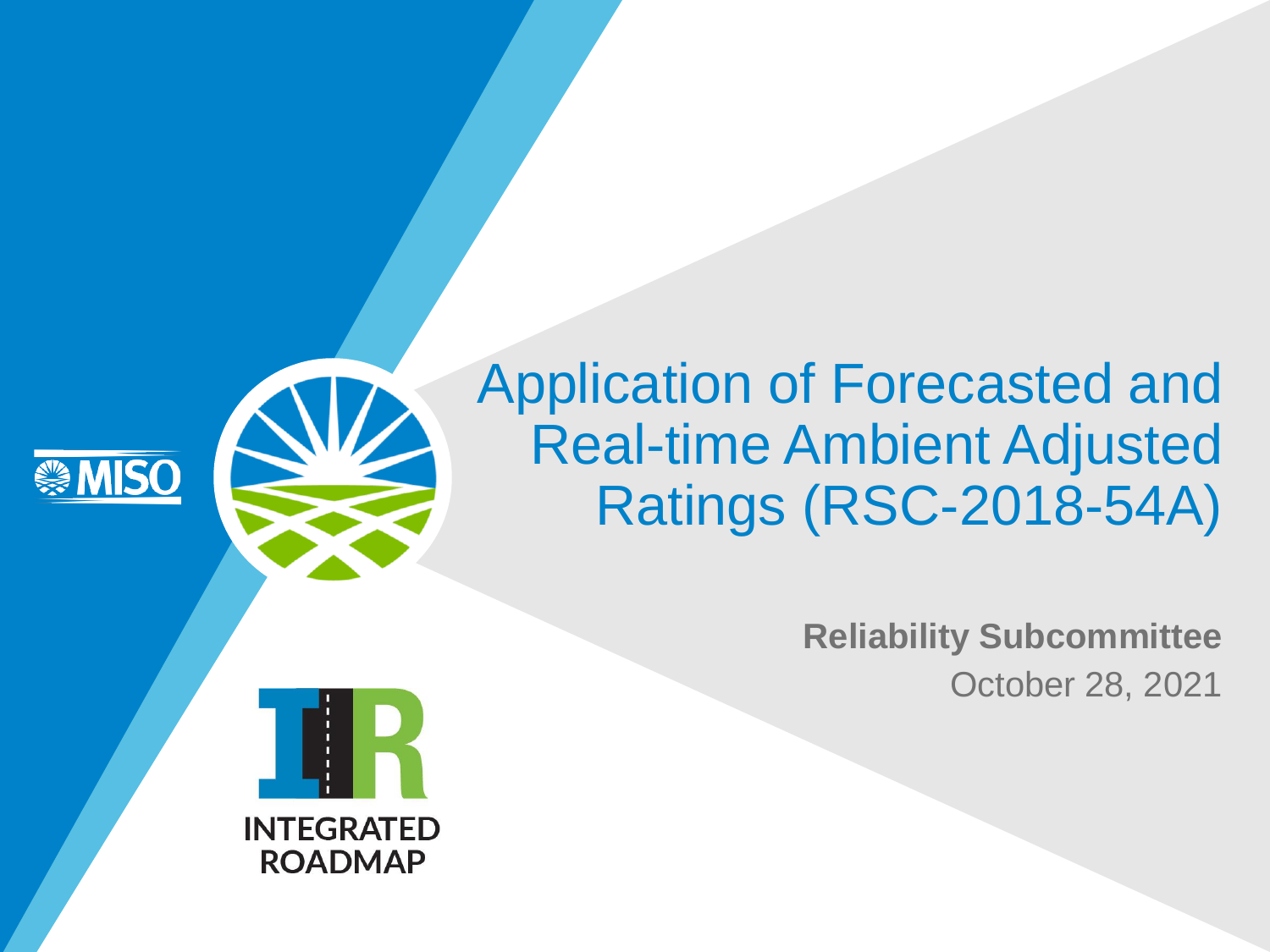## Purpose & Key **Takeaways**

Purpose: Review Results of the MISO-TO AAR Candidate Process

#### Key Takeaways:

- MISO TOs have reviewed 634 unique facilities to date, 4.5% of the 14,000+ MISO functional control Transmission lines and transformers
- Nearly half of MISO-TO AAR candidate equipment has AARs applied or planned for further review
- There are distinct differences among TOs on the use of AARs

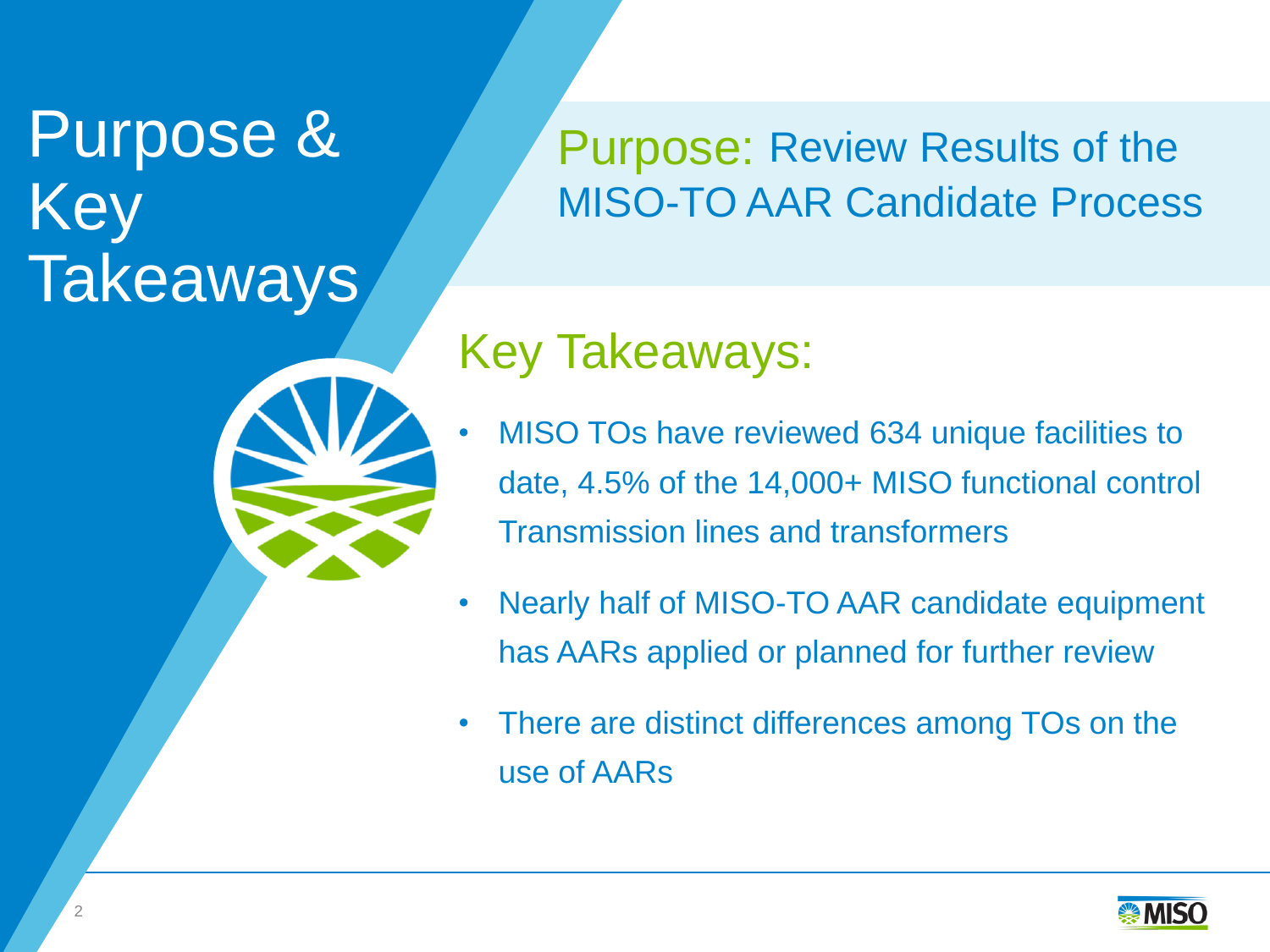#### MISO and TO Collaboration on Advancing AARs

MISO and the TOs have been and continue to collaborate on quarterly reviews of AAR candidate identification

Intent is to identify high value facilities and curate a prioritized set of equipment for AAR evaluation

TOs review and categorize the identified elements and return the updated list to MISO, their State Regulators, and the IMM

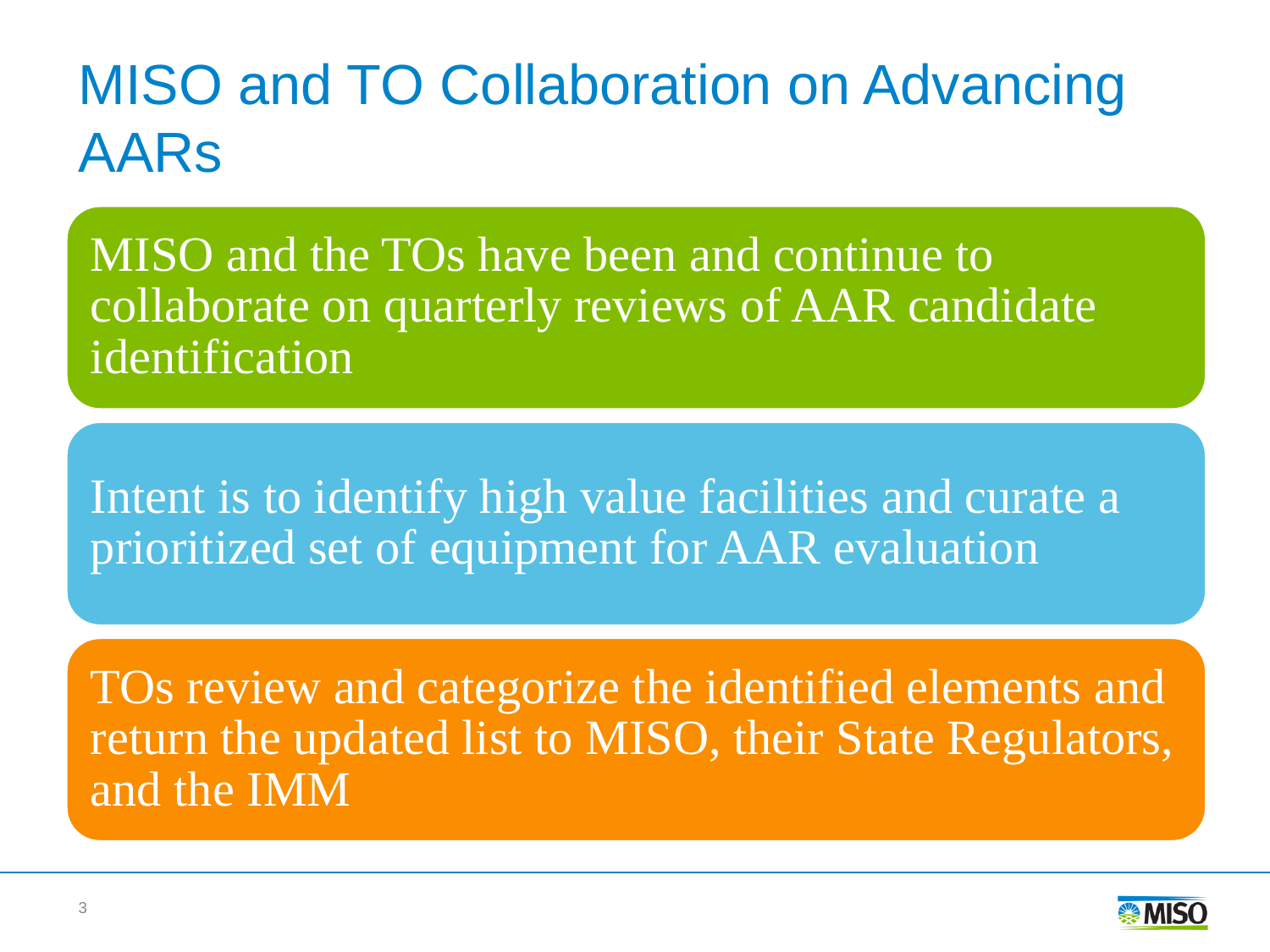## Candidate Identification Methodology

Every quarter, MISO provides the TOs a list of facilities that have bound in the RT Market in the past 2 years

- Constraints are ranked by the summation of shadow price over the study period. This establishes a savings floor.
- Cutoff of \$1000.
- Study found 504 candidates for 2020 Q4, 526 candidates for 2021 Q1, 520 candidates for 2021 Q2

#### TOs then review

#### Review and results completed for 2020Q4, 2021Q1, and 2021Q2

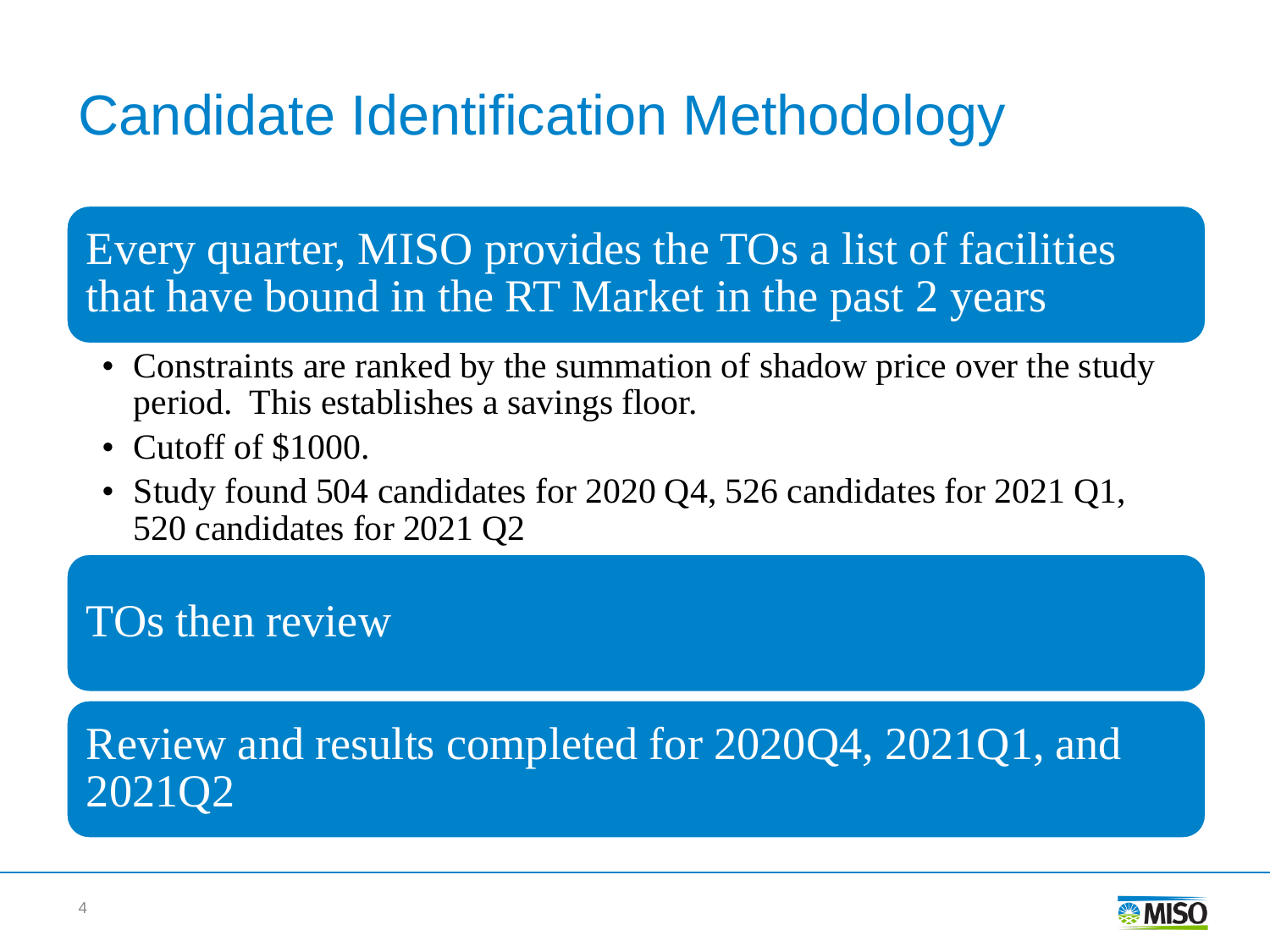# Candidate Facility Evaluation Categories

| <b>Category</b>         | <b>Subcategories</b>       |  |
|-------------------------|----------------------------|--|
| <b>Under Evaluation</b> |                            |  |
| <b>Apply AAR</b>        | $\Box$ In Program          |  |
|                         | $\Box$ Pending             |  |
|                         | $\Box$ Future              |  |
| <b>Not Applicable</b>   | $\Box$ Not Owner           |  |
|                         | $\square$ Not Adjustable   |  |
| <b>Not Candidate</b>    | $\Box$ Completed Upgrade   |  |
|                         | $\Box$ Pending Upgrade     |  |
|                         | $\Box$ Temporary Condition |  |
|                         | $\Box$ No/Minimal Benefit  |  |



5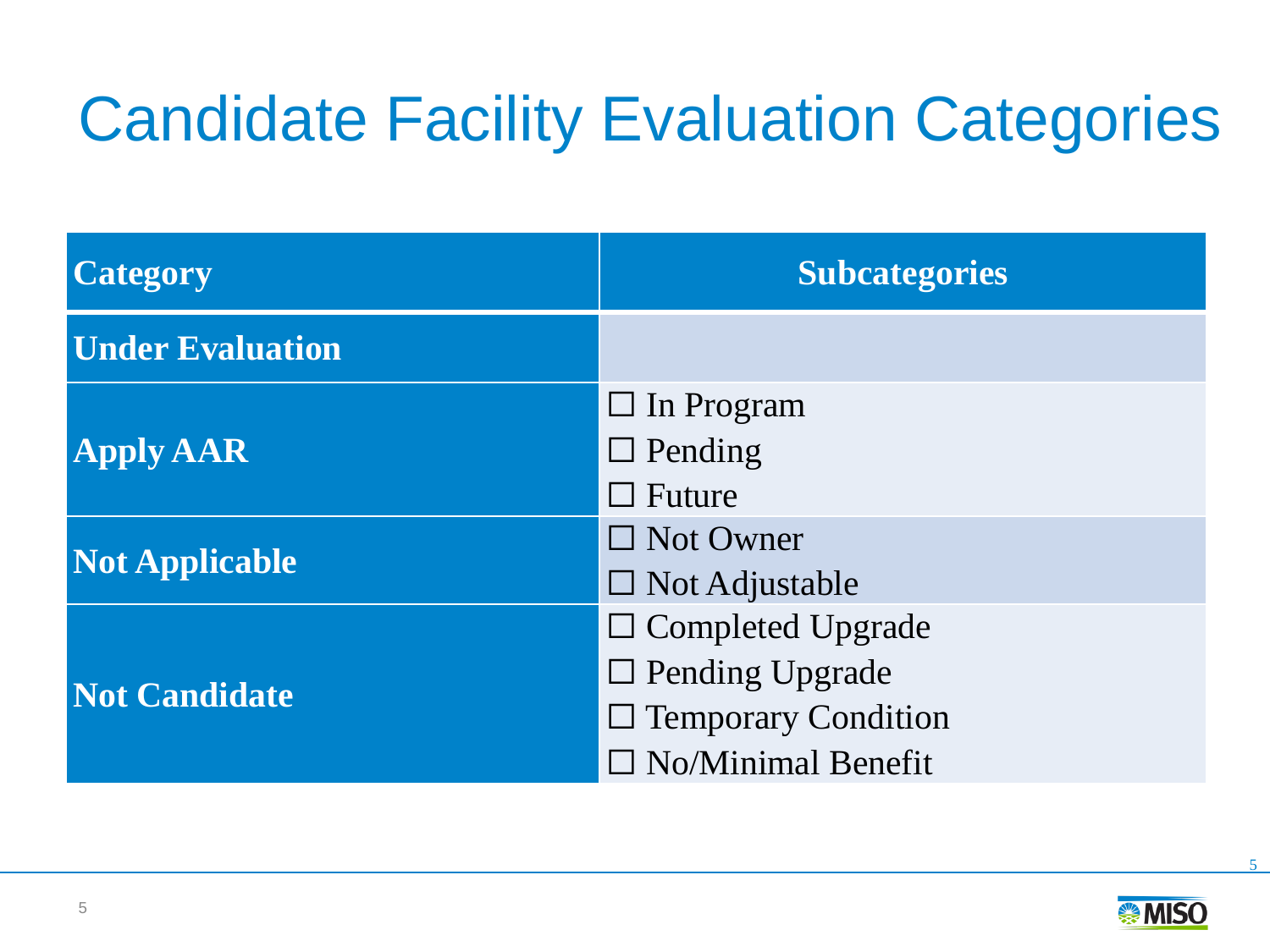# The Candidate Equipment

- Only a small fraction of MISO equipment binds
- **Total** 
	- LN: 10223; XF: 4026
- Unique Candidates
	- LN: 513; XF: 121





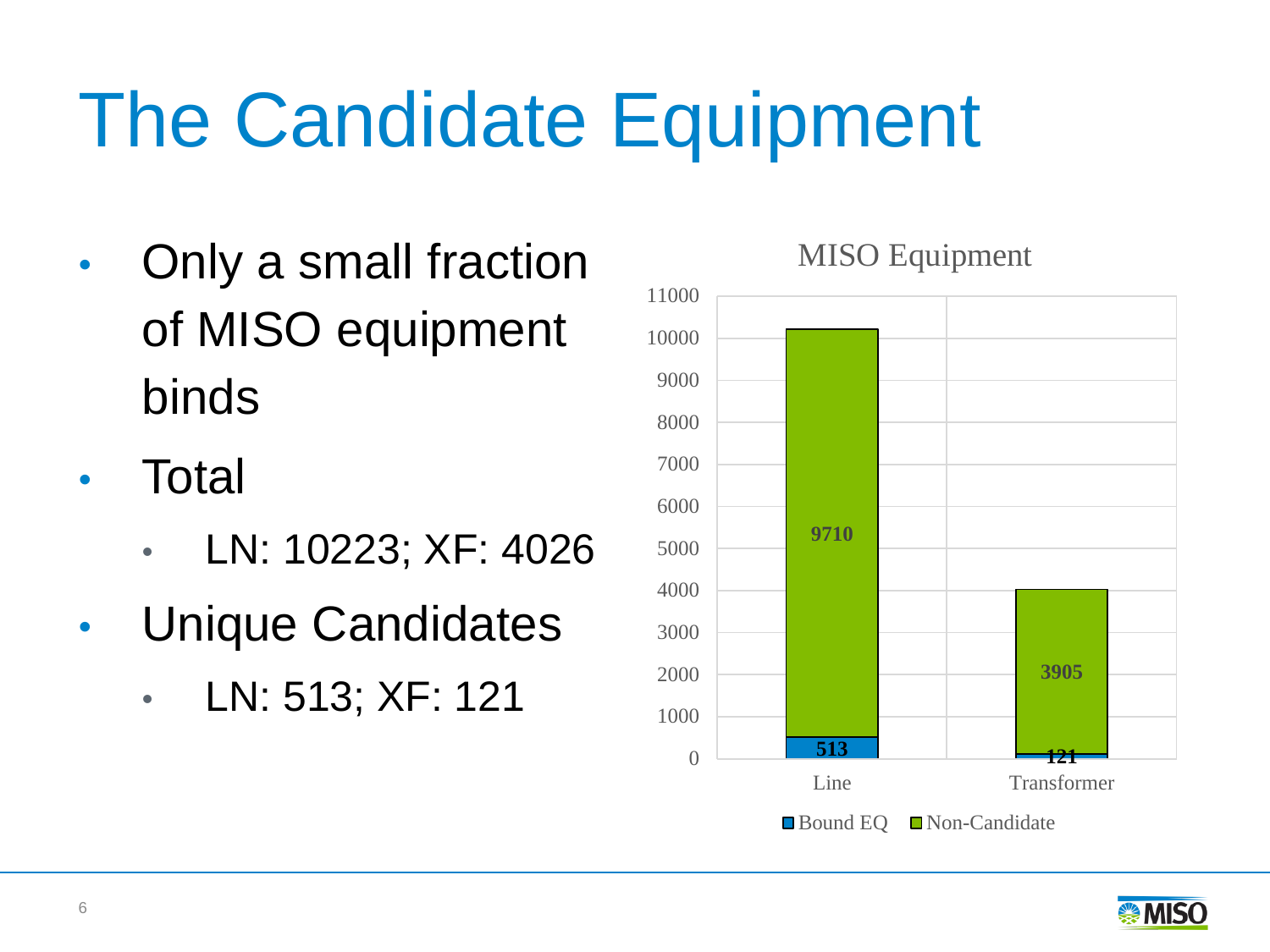## Quarterly Results of MISO-TO AAR Candidate Process

- 2020Q4
	- 504 number of equipment 406 (81%) lines and 98 (19%) transformers
	- 43,508 total binding hours in MISO market
- 2021Q1
	- $\cdot$  526 number of equipment 426 (81%) lines and 100 (19%) transformers
	- 46,695 total binding hours in MISO market
- 2021Q2
	- 520 number of equipment 428 (82%) lines and 92 (18%) transformers
	- 48,046 total binding hours in MISO market
- 85-90% overlap of binding equipment between quarterly reviews



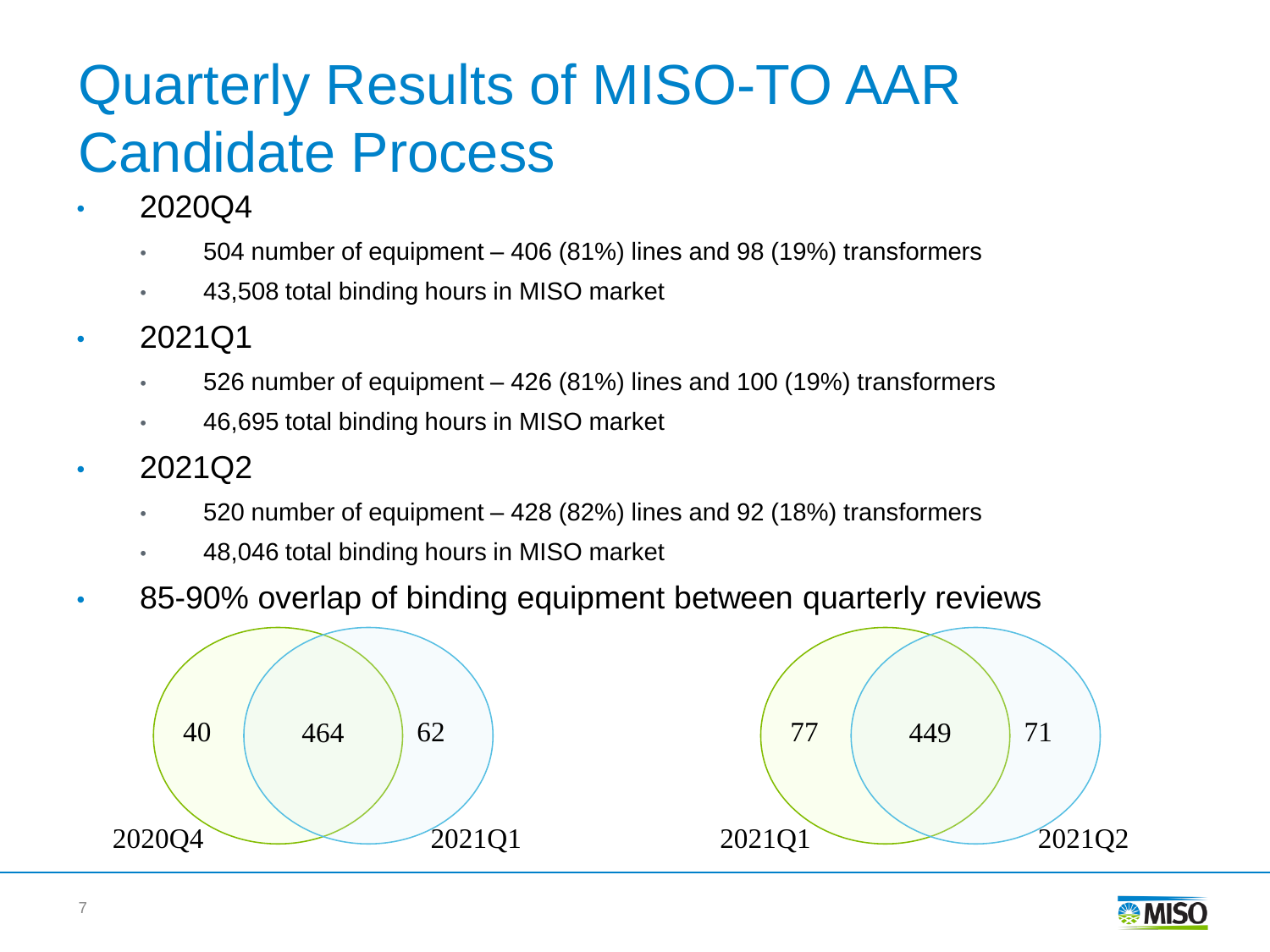#### Changes from Quarter to Quarter



**MISO**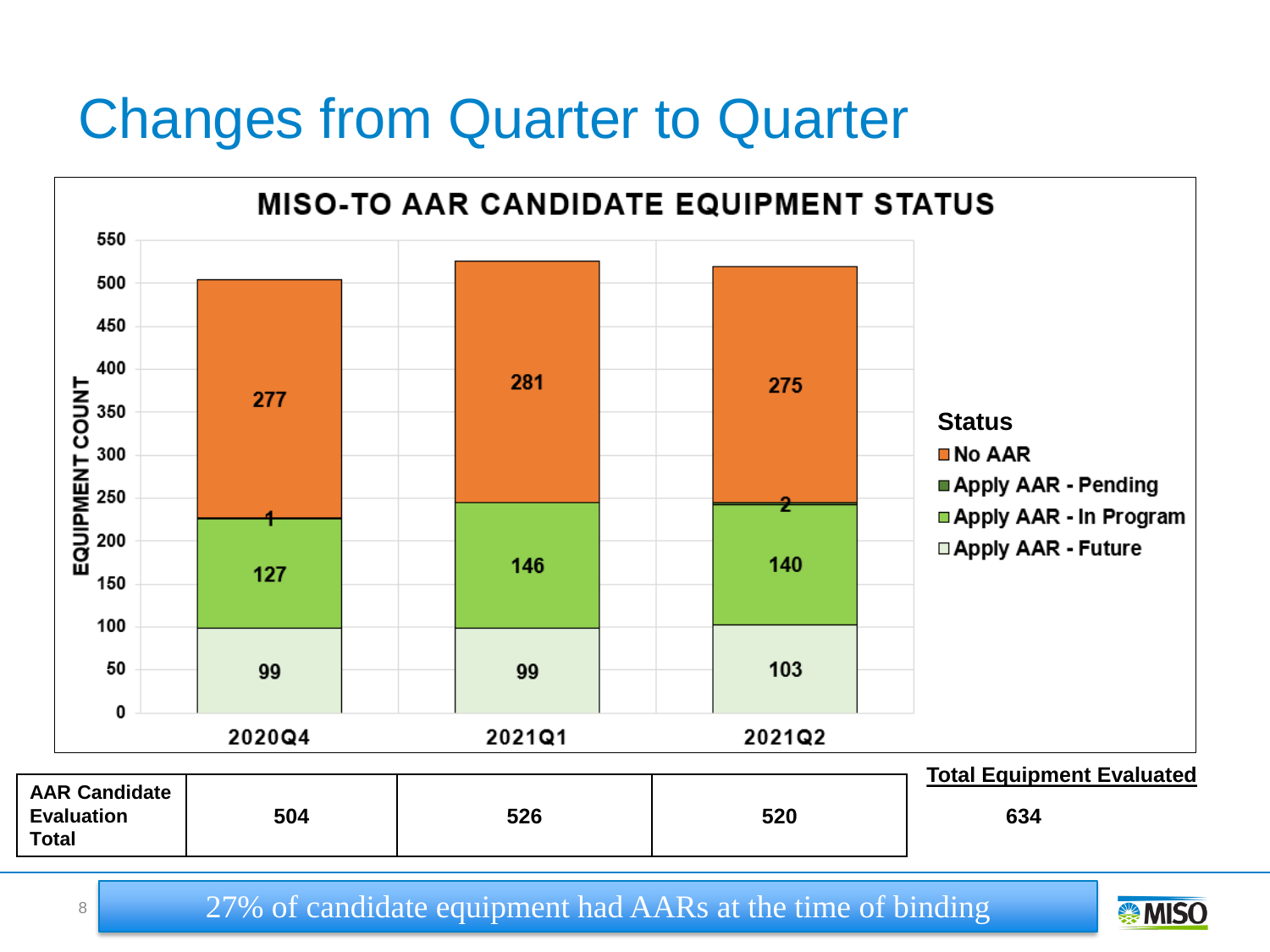#### Equipment Identified as Apply AAR

Distinct equipment combined results from 2020Q4, 2021Q1, 2021Q2



| <b>Apply AAR</b><br><b>Subcategory</b> | <b>Distinct</b><br><b>Equipment</b><br><b>Count</b> | % of Total<br><b>Distinct</b><br><b>Equipment</b><br><b>Count</b> |
|----------------------------------------|-----------------------------------------------------|-------------------------------------------------------------------|
| <b>Future</b>                          | 121                                                 | 19%                                                               |
| In Program                             | 164                                                 | 26%                                                               |
| Pending                                | 2                                                   | $< 1\%$                                                           |
| <b>Total Apply AAR</b>                 | 259                                                 | 45%                                                               |

Overall results show 45% of candidate equipment has AARs applied or planned for further review

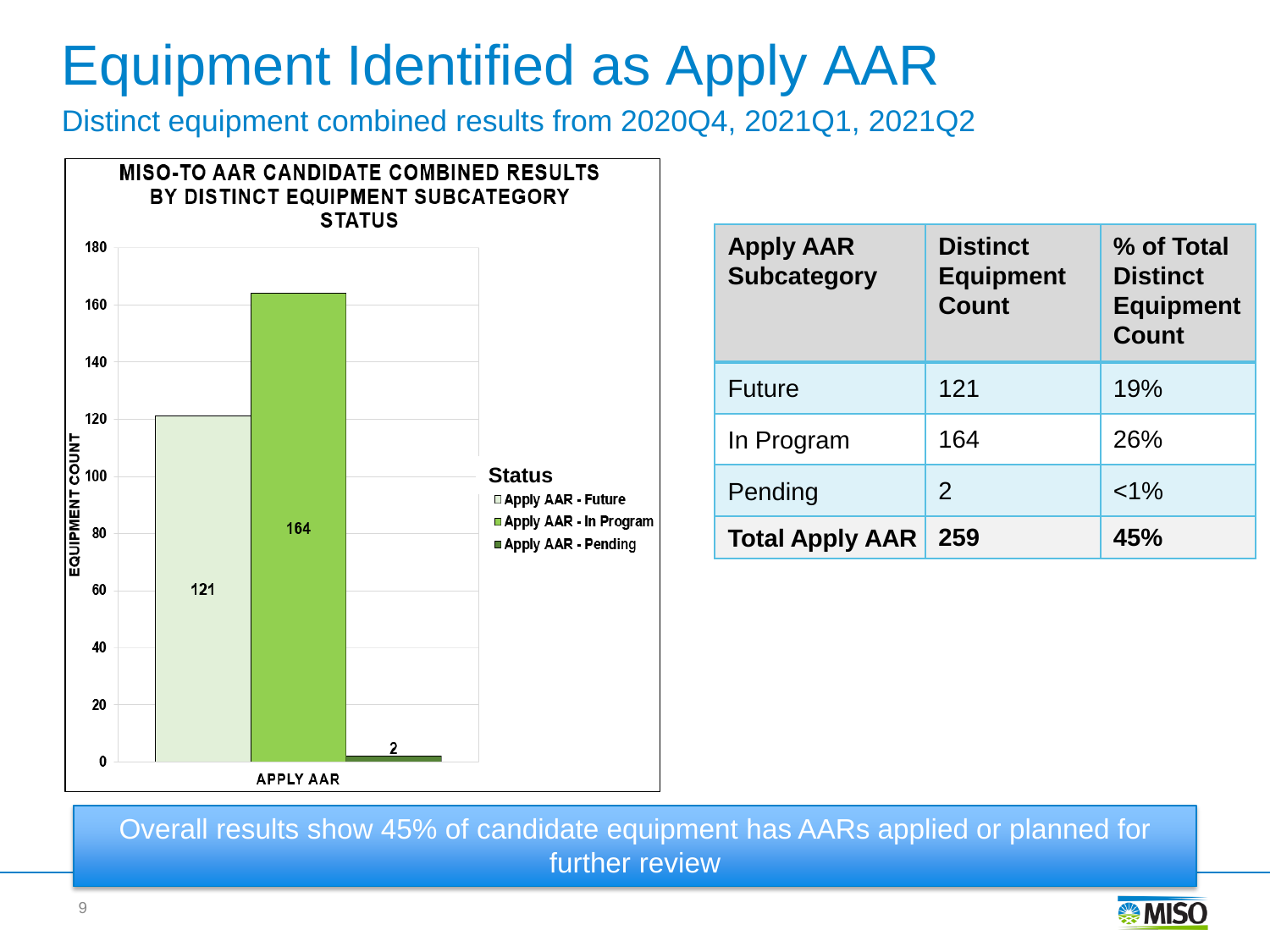#### Equipment Identified as Not Applicable

Distinct equipment combined results from 2020Q4, 2021Q1, 2021Q2



Overall results show 39% of candidate equipment is not applicable for AARs

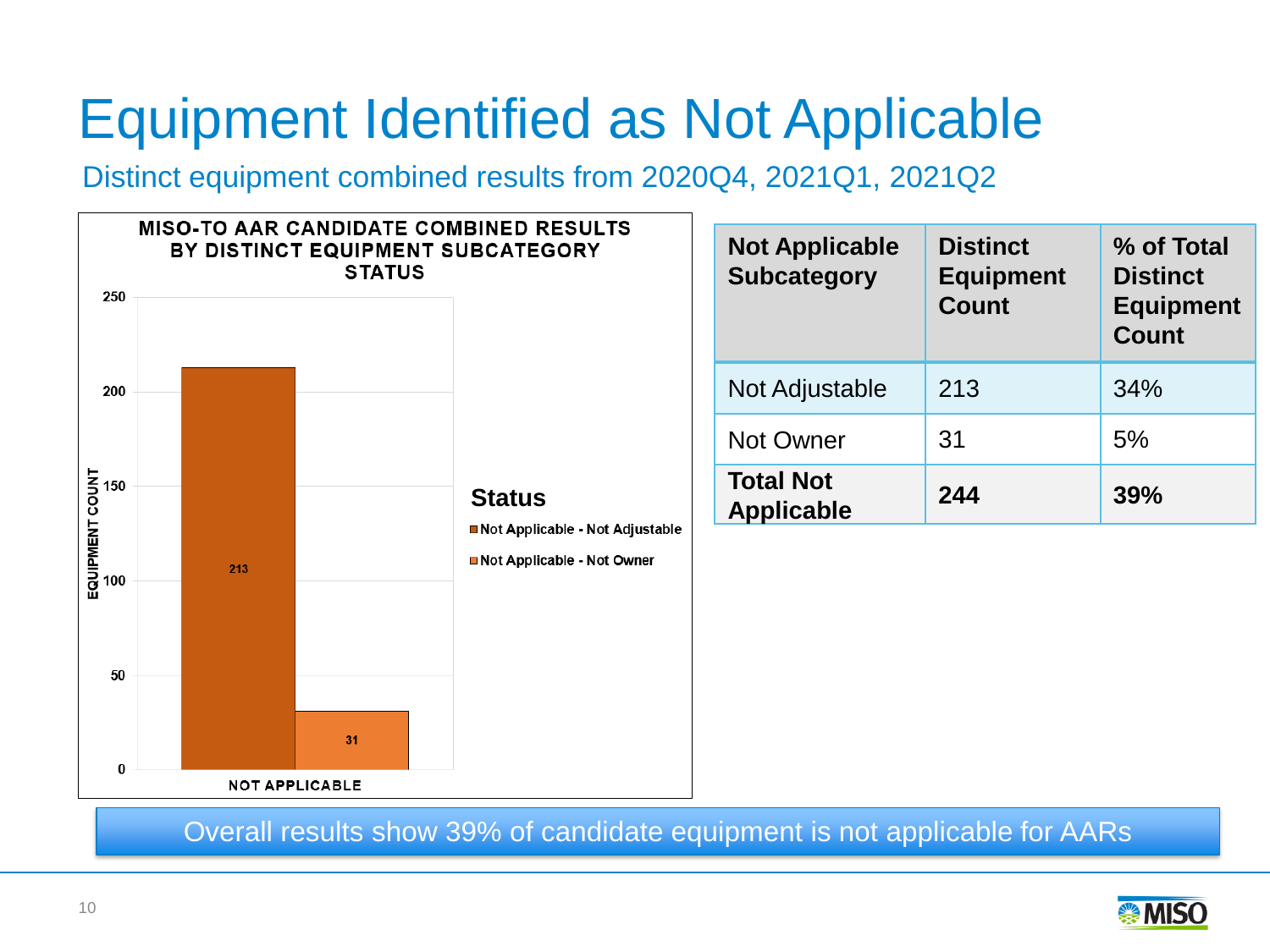#### Equipment Identified as Not Candidate

Distinct equipment combined results from 2020Q4, 2021Q1, 2021Q2



Overall results show 16% of candidate equipment is not applicable for AARs

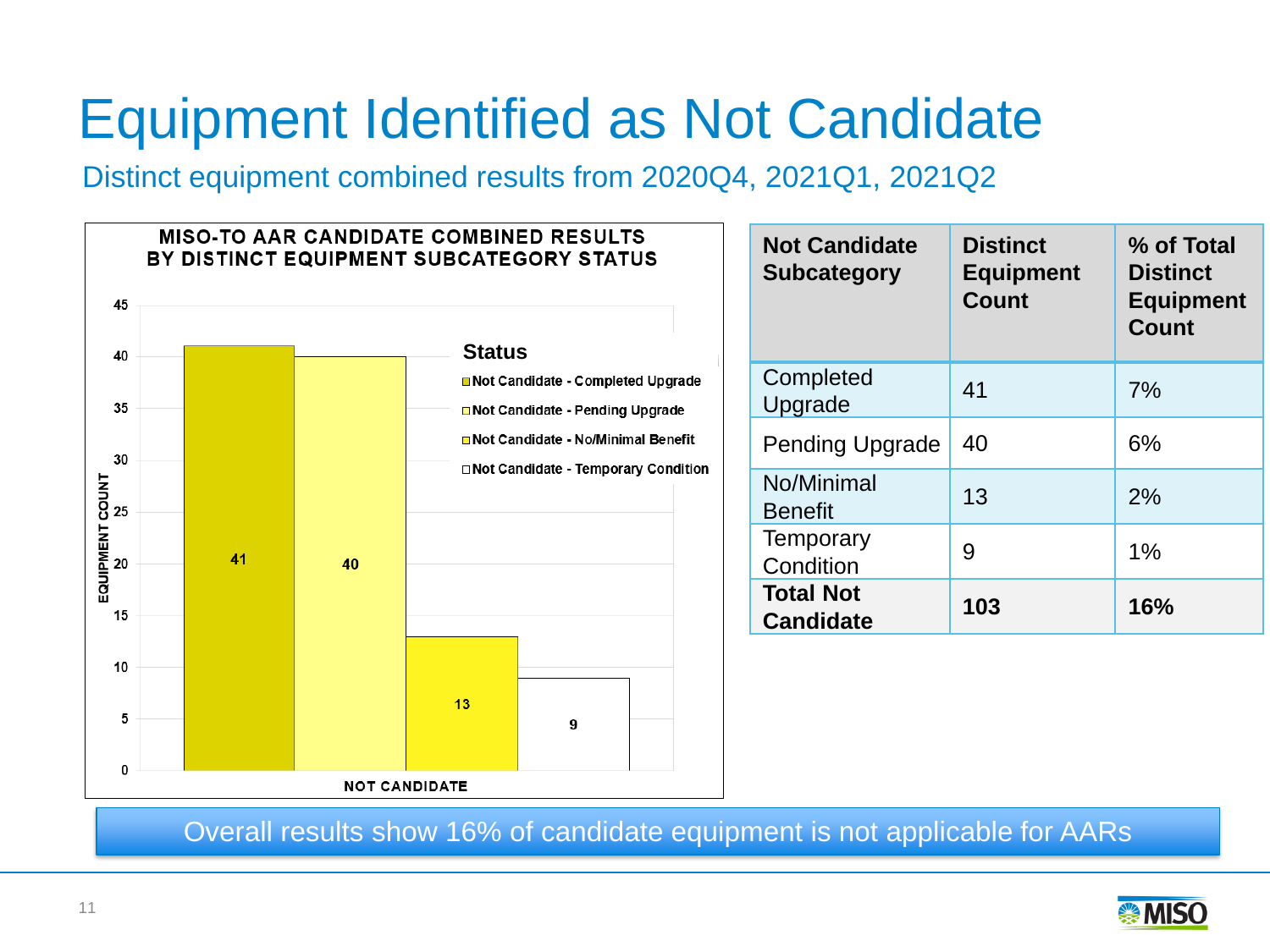## Breakdown by Transmission Owner

Distinct equipment combined results from 2020Q4, 2021Q1, 2021Q2



\*14 TOs with less than 5 candidate equipment are not shown

Equipment status of Transmission Owners. There are distinct differences among TOs on the use of AARs.

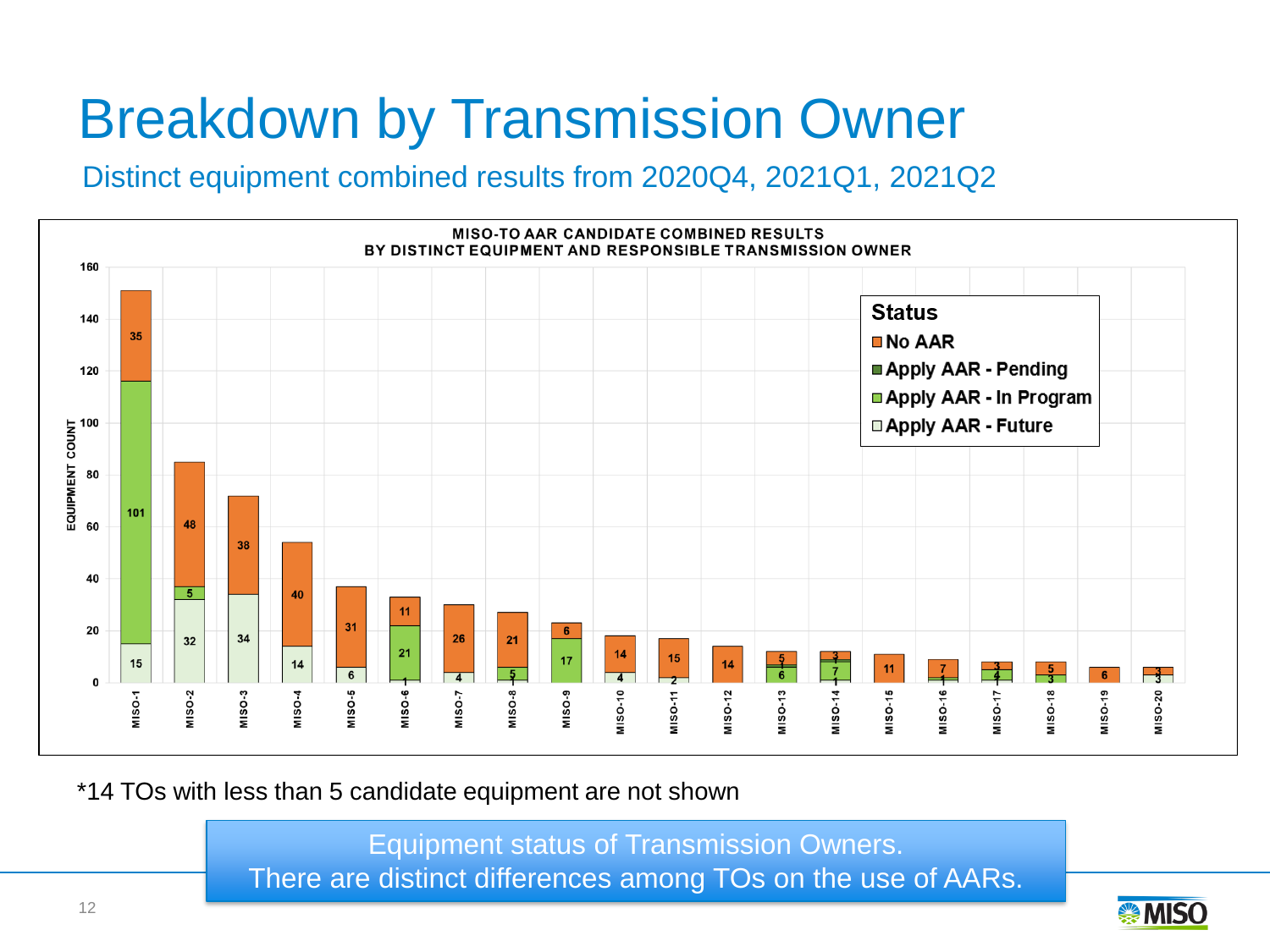#### Closer look at the top 5 TOs

#### Distinct equipment combined results from 2020Q4, 2021Q1, 2021Q2



Equipment status of top 5 Transmission Owners with the most candidate equipment

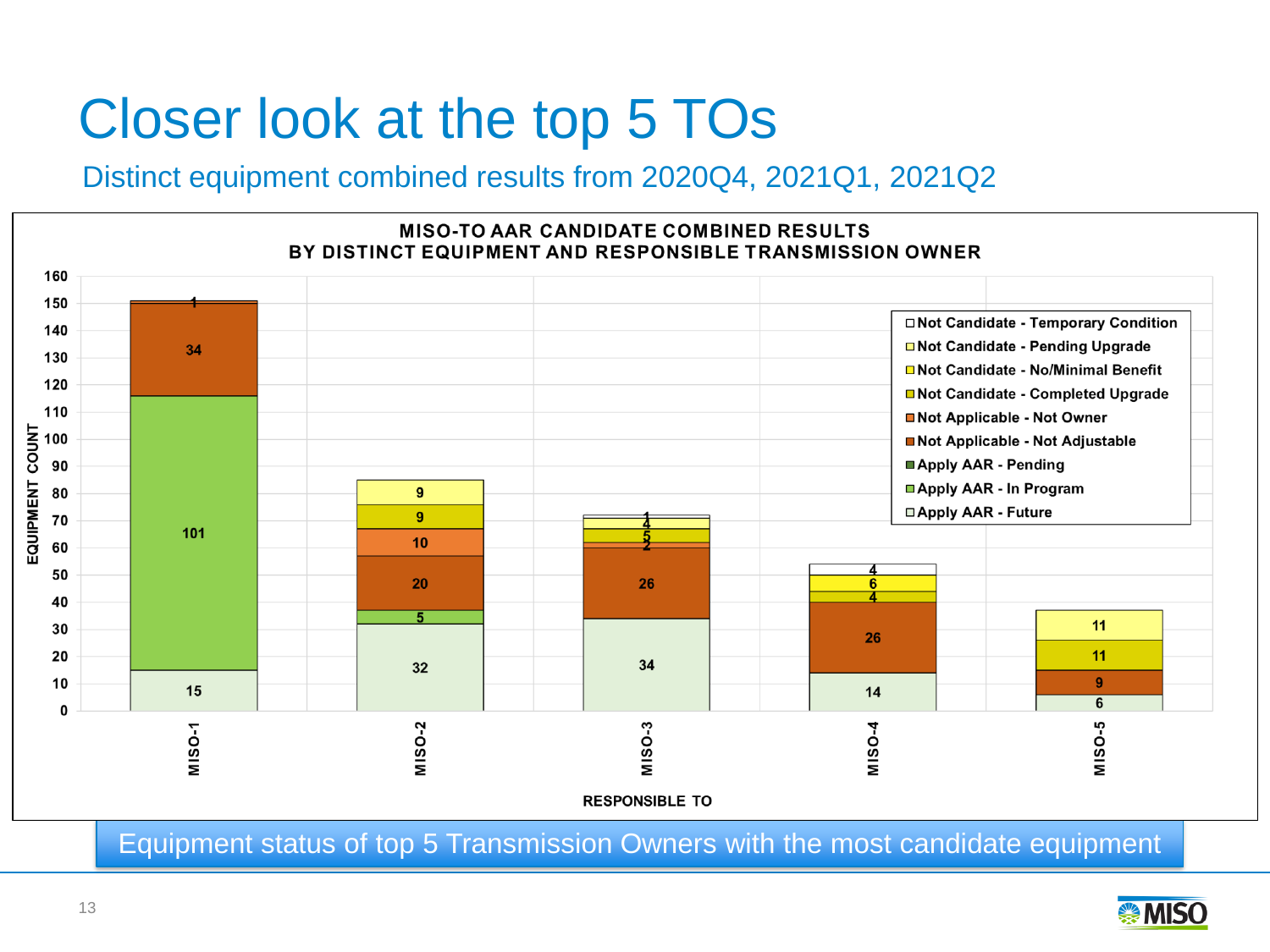# Next Steps



#### Continued Collaboration

MISO is committed to ongoing collaboration and transparency with regulators, TOs, and other stakeholders





MISO is ready and partnering with TOs to add their new AAR as they are made available.



The FERC rating NOPR is still outstanding and directly impacts this space. FERC's recent ANOPR on transmission costs will also have ripple effects